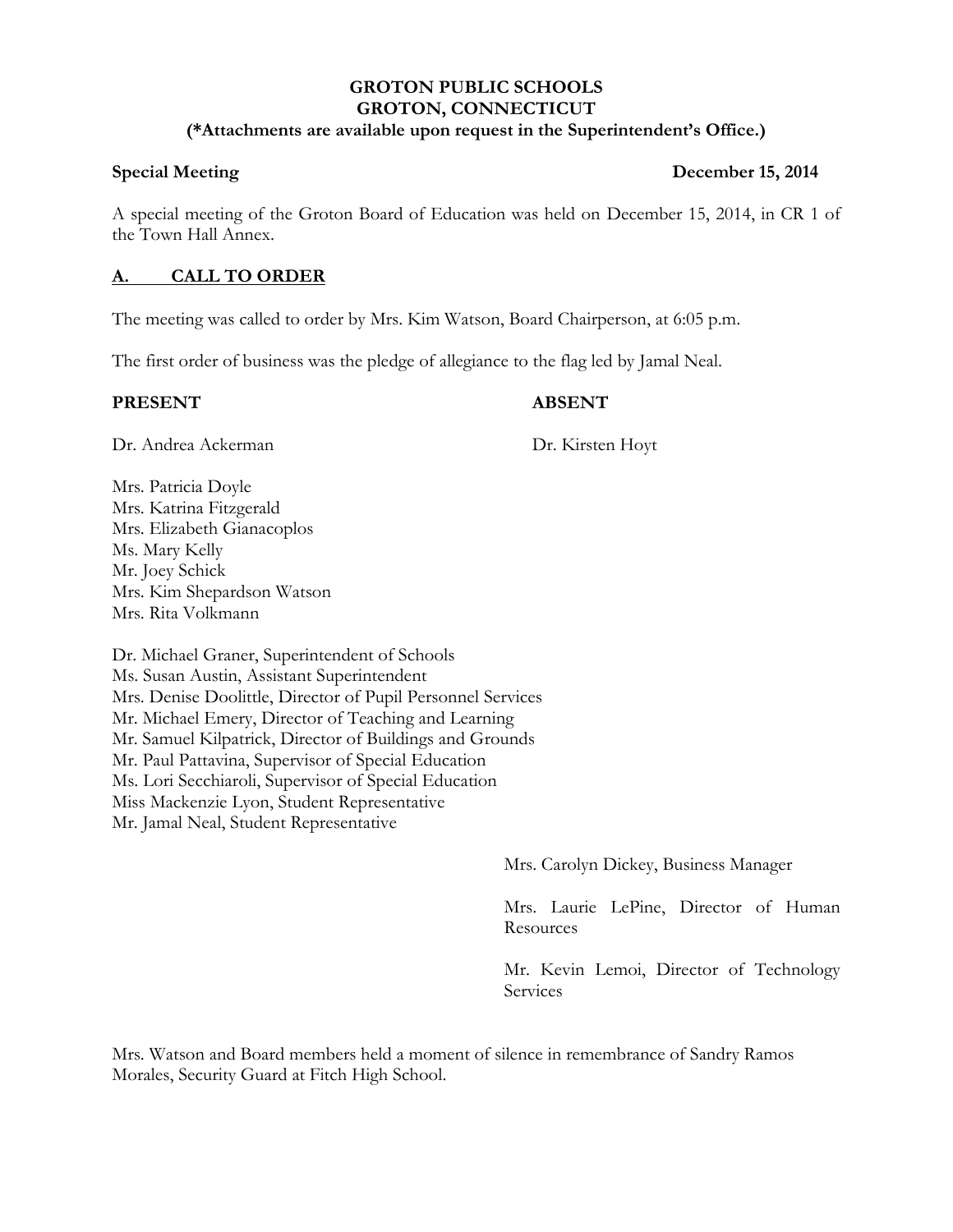# **B. RECOGNITION AND PARTICIPATION AND DELEGATIONS**

NONE

**1. Hiking Club Update** – Mr. Seth Danner and Ms. Kathy Wilson gave an overview of the recent hiking trips taken by the Hiking Club. They noted that there were 25 students in the club at present. They noted the upcoming trips to New Hampshire in May would be the final trip of the year.

## **C. COMMENTS FROM CITIZENS**

**1.** Mr. Chris Stocker, 52 Meadow Street, gave an overview of the Fencing Club noting that there are 12 teams. On behalf of the Fencing Club, he requested financial support from the Board in the amount of \$2,000 for replacement supplies.

## **D. STUDENT LIAISON REPORT**

The student representatives reported:

- They acknowledged the Candle Light Vigil they attended prior to the meeting for Sandry Ramos Morales.
- The student body finished week one of Operation Care for the subbase sailors who are unable to go home for the holidays. 1348 various items were collected for them.
- The student body is going into week two for the Safe Futures Shelter project.
- Last Friday the Student Representatives participated in the open mike performance by the Chamber Choir at Bridge Market.
- $\triangleright$  This week they begin Caroling in the community.
- $\triangleright$  Seniors had a meeting today regarding senior dues being separated from Prom expenses.
- The student leaders are making strides in sending liaisons to teacher meetings.

# **II. RESPONSE TO COMMENTS FROM CITIZENS**

Mrs. Gianacoplos asked the Superintendent if he was going to look into the Fencing Club request and getting back to the Board.

The Superintendent responded the he would.

# **III. SUPERINTENDENT AND ADMINISTRATION REPORTS**

- **1. Assessment Program Update -** Ms. Austin shared GPS Assessment at a Glance information sheet**[ATTACHMENT #1]:**
	- a. The district leadership team had decided to review assessments i.e., moving away from multiple choice to open ended responses to performance based assessments;
	- b. Teaching and Learning department has been working with Principals,  $21<sup>st</sup>$  Century Collaborative and District Improvement Team to get their input;
	- c. The district has applied for an Assessment Reduction Grant through LEARN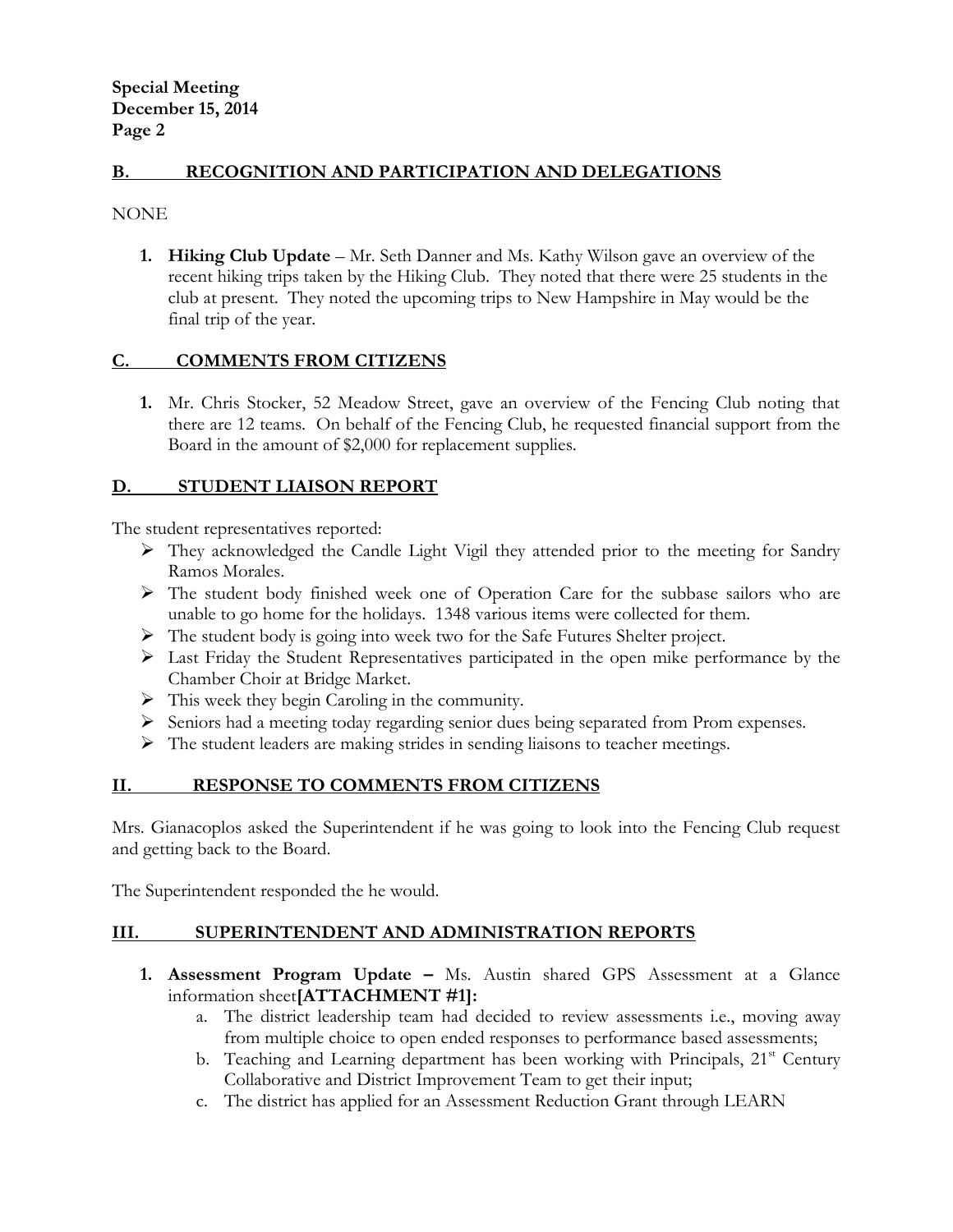## **III. SUPERINTENDENT AND ADMINISTRATION REPORTS – cont.**

- d. MAP assessments are given to students in grades K-8 in the fall and spring and is optional; for intervention in the winter;
- e. MAP assessments are given to students in grades 9-12 for intervention students in the fall/winter/spring;
- f. CMT, CAPT in Science (grades 5, 8, 10) in March, SBAC (grades 3-8, 11) for spring;
- g. AP, IB, PSAT, SAT, ACT.
- **2. Update regarding the Common Core Standards** Mr. Emery shared some of the items that can be found on the Internet regarding Math i.e., an example of a Performance Task.
- **3. Overview of the 2014-2015 Budget: Object Code Summary** Dr. Graner reviewed the latest Object Code Summary **[ATTACHMENT #2].**

Mr. Schick left at 7:20 p.m.

**4. Update regarding the 2015-2016 Budget** – The Superintendent is working with the current Business Manager on the budget. The have finished the salary account. He noted the insurance projections for next year include only a modest increase.

Dr. Graner announced the new Business Manager, Donald Meltabarger, who is coming from East Lyme. He will be starting in February.

## **5. Volunteer Data for the Month of November**

Dr. Graner stated there were 315 volunteers who generated 1239.95 volunteer hours for the month of November.

## **A. REPORTS AND INFORMATION FROM THE STAFF**

## **1 Director of Buildings and Grounds Report**

Mr. Kilpatrick noted:

- The district has turned FMS over to the Town; paper shredding truck will be there tomorrow to shred material;
- The repositioning of the FHS sign has run into minor construction problem;
- Lockable Foyers MM is next to be done;
- Mr. Kilpatrick is in the process of developing plans for the Christmas shut down.

## **2. Special Education Update**

Mrs. Doolittle, Dr. Pattavina and Ms. Secchiaroli gave a PowerPoint presentation regarding the PPS Department. **[ATTACHMENT #3]**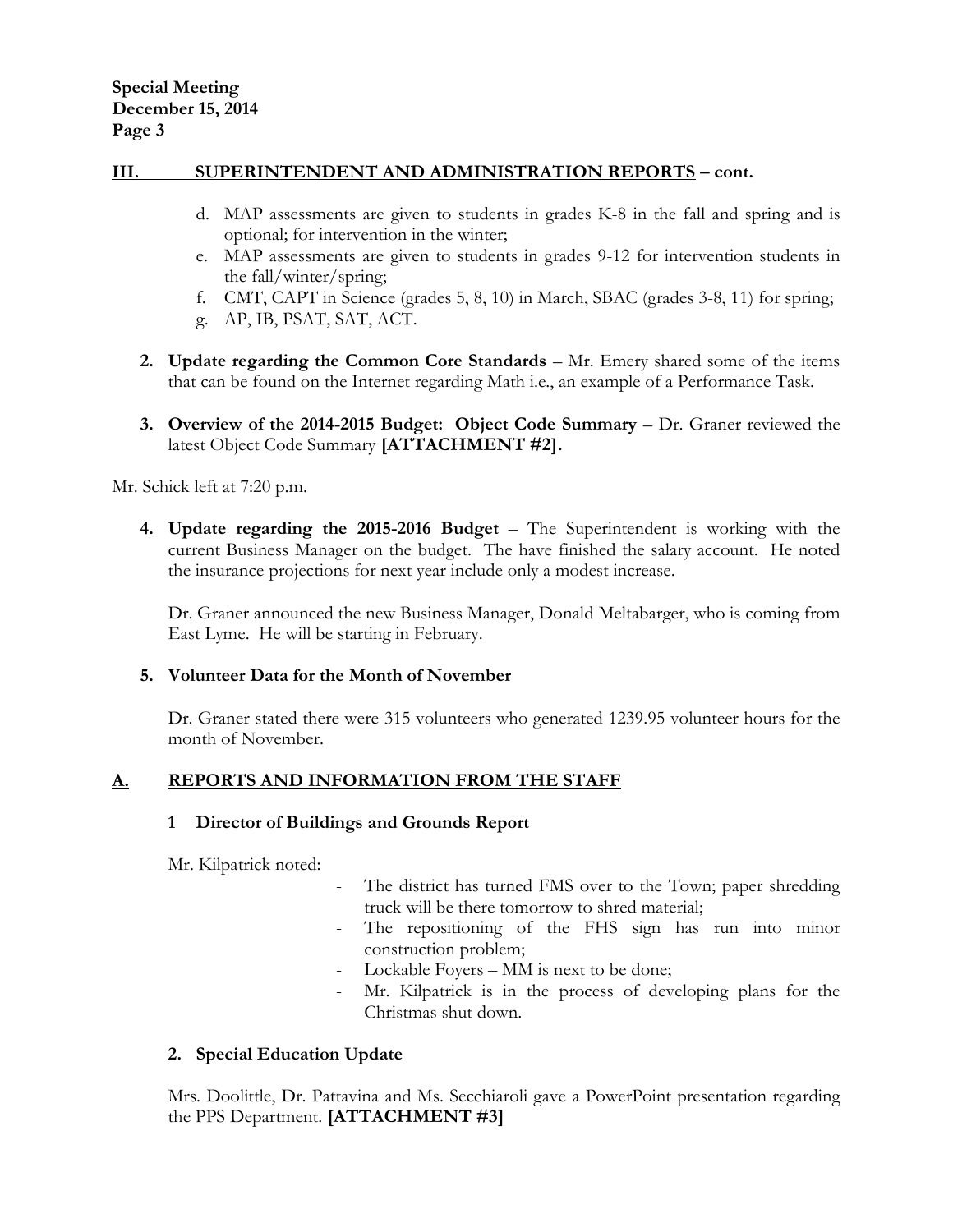# **IV. COMMITTEE REPORTS**

| 1.  | Finance/Facilities Committee:                     | stated that the Finance/Facilities<br>Dr.<br>Graner<br>Committee met and discussed the Object Code<br>Summary and the CIP Plan.                                                                                                                                                                                                             |
|-----|---------------------------------------------------|---------------------------------------------------------------------------------------------------------------------------------------------------------------------------------------------------------------------------------------------------------------------------------------------------------------------------------------------|
| 2.  | Policy Committee:                                 | Mrs. Doyle stated that the Policy Committee met on<br>December 1, 2014 and discussed the policies on the<br>agenda for approval.                                                                                                                                                                                                            |
| 3.  | Curriculum Committee:                             | There was no report.                                                                                                                                                                                                                                                                                                                        |
| 4.  | <b>Negotiations Committee:</b>                    | There was not report.                                                                                                                                                                                                                                                                                                                       |
| 5.  | LEARN:                                            | Mrs. Volkmann stated that LEARN met and that Dr.<br>Levy presented and overview of the Introduction to<br>Manufacturing Course.                                                                                                                                                                                                             |
| 6.  | Groton Parent Council:                            | There was no report.                                                                                                                                                                                                                                                                                                                        |
| 7.  | Town & City Councils/RTM/Board Liaison Committee: | There was no report.                                                                                                                                                                                                                                                                                                                        |
| 8.  | GEA/AGSA/BOE Liaison Committee:                   | There was no report.                                                                                                                                                                                                                                                                                                                        |
| 9.  | School Facilities Task Force:                     | Mrs. Fitzgerald stated that the School Facilities Task<br>Force met December 11, 2014 and discussed the site<br>placement of a middle school; decided that all elected<br>officials meeting on a regular basis to come to<br>consensus. Mrs. Fitzgerald also noted that there was<br>two (2) vacancies on the School Facilities Task Force. |
| 10. | Groton Scholarship:                               | Ms. Kelly stated that the Groton Scholarship were<br>working on the applications for the students.                                                                                                                                                                                                                                          |

# **V. ACTION ITEMS**

# **A. CONSENT CALENDAR**

# **1. RESOLUTION ACCEPTING BOARD MINUTES**

RESOLVED, that the minutes of the November 24, 2014, are hereby accepted and approved.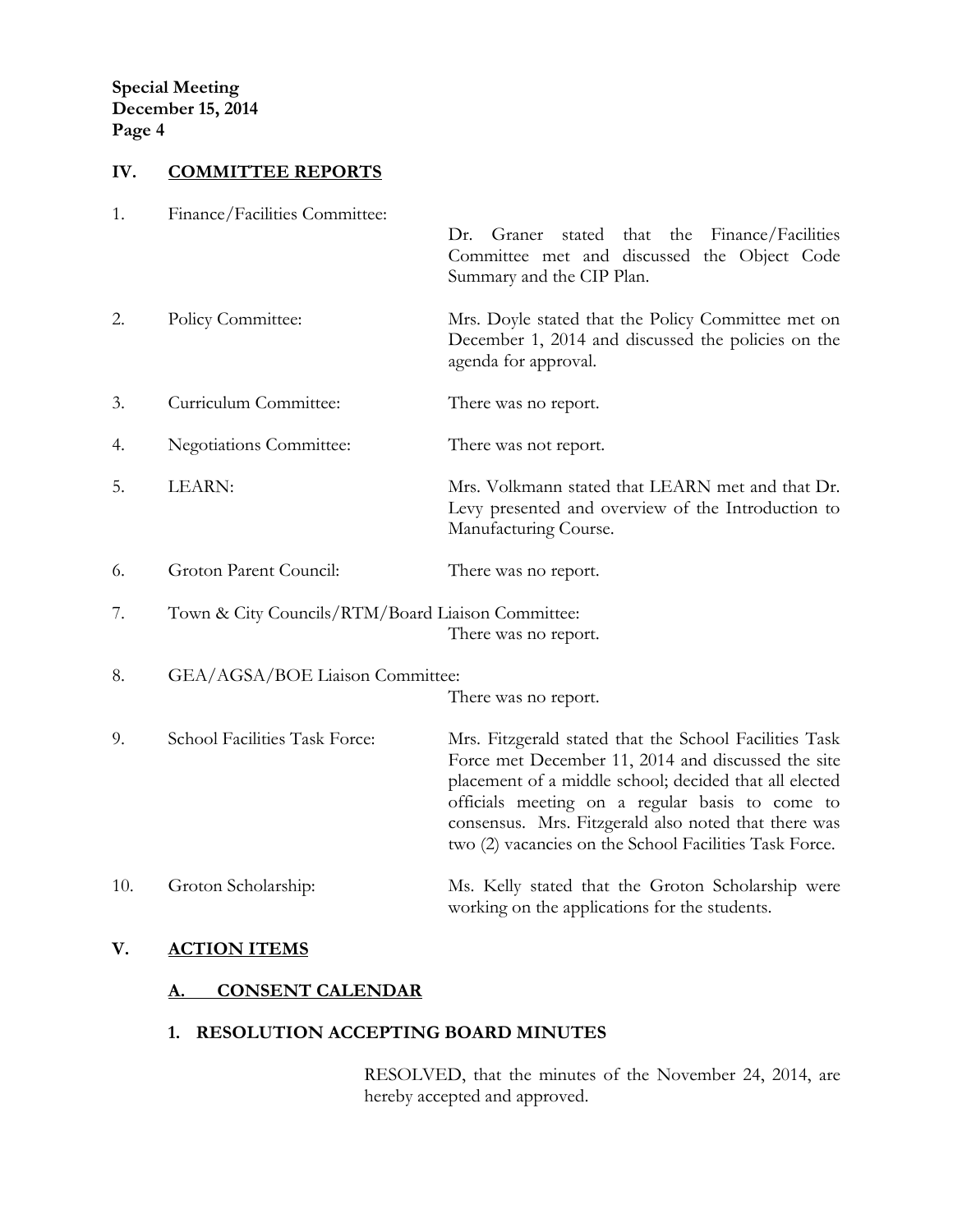**Special Meeting December 15, 2014 Page 5**

## **A. CONSENT CALENDAR – cont.**

## **2. RESOLUTION ACCEPTING WARRANTS**

RESOLVED, that the Warrant dated December 12, 2014, are hereby accepted and approved.

## **3. RESOLUTION ACCEPTING GIFTS**

RESOLVED, that the Board hereby accepts gifts to the Groton Public School as follows:

# **• Pfizer Foundation Volunteer Program (Charles Ebbinghaus) has made a donation of \$1000.00 to the Catherine Kolnaski Magnet School.**

A motion was made by Mrs. Gianacoplos and seconded by Dr. Ackerman.

## **PASSED – UNANIMOUSLY**

## **B. OLD BUSINESS**

# **1. DISCUSSION AND POSSIBLE ACTION REGARDING THE SECOND READING OF POLICY P 5131.81 USE OF ELECTRONIC DEVICES [ATTACHMENT #4]**

A motion was made by Mrs. Doyle and seconded by Ms. Kelly to approve as a second reading policy P 5131.81 Use of Electronic Devices.

## **PASSED – UNANIMOUSLY**

# **2. DISCUSSION AND POSSIBLE ACTION REGARDING THE SECOND READING REVISION TO POLICY P 9221 VACANCIES ON THE BOARD [ATTACHMENT #5]**

A motion was made by Mrs. Gianacoplos and seconded by Mrs. Doyle to approve as a second reading revision to policy P 92214 Vacancies on the Board.

## **PASSED – UNANIMOUSLY**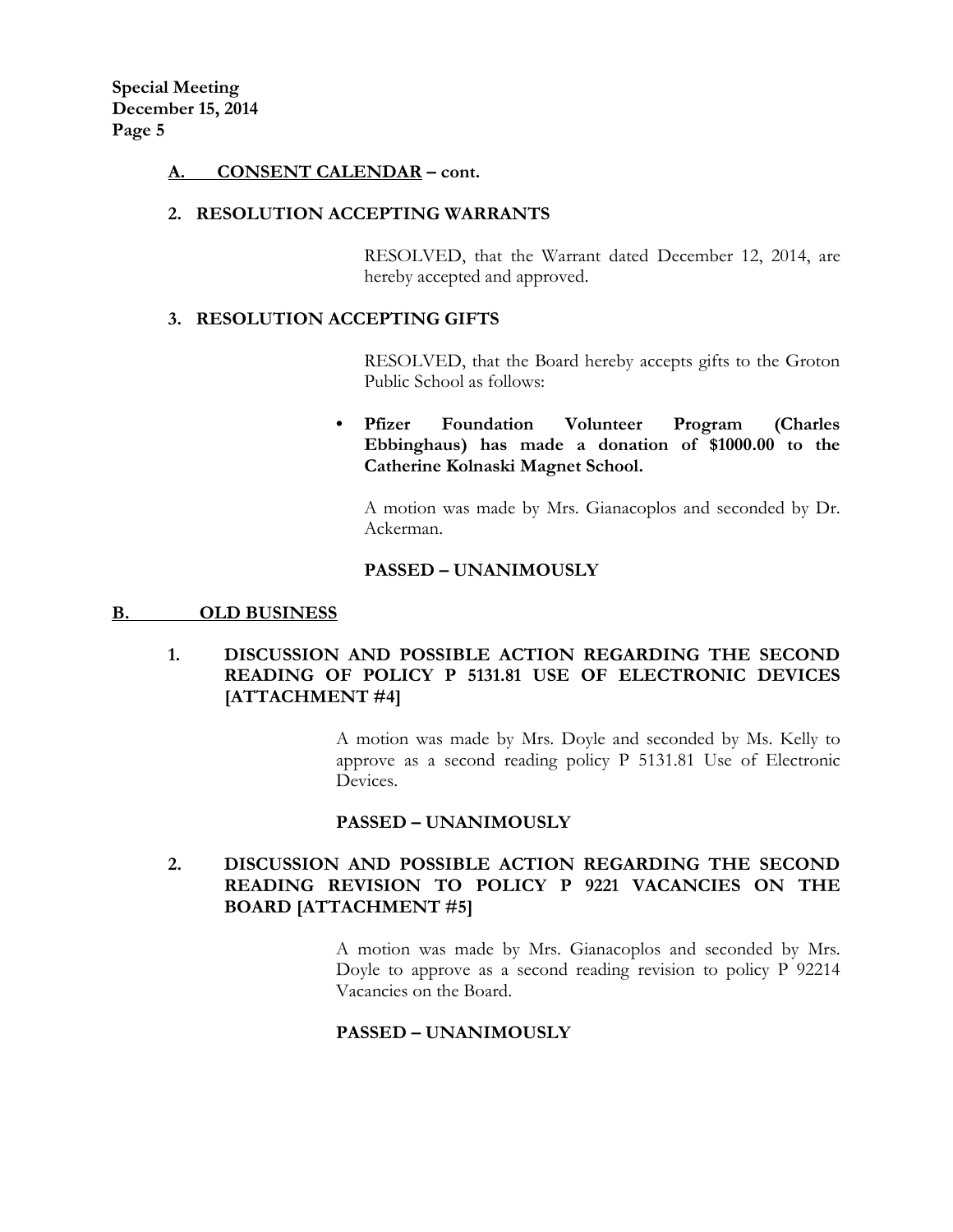### **B. OLD BUSINESS – cont.**

# **3. DISCUSSION AND POSSIBLE ACTION REGARDING THE SECOND READING OF REVISION TO POLICY P 9000 RULES OF PROCEDURE: RULE 3.8.C ELECTRONIC PARTICIPATION AT MEETINGS [ATTACHMENT #6]**

A motion was made by Mrs. Doyle and seconded by Mrs. Volkmann to approve as a second reading revision to policy P 9000 Rules of Procedure: Rule 3.8.C Electronic Participation at Meetings.

## **PASSED – UNANIMOUSLY**

# **4. DISCUSSION AND POSSIBLE ACTION REGARDING THE SECOND READING OF REVISION TO POLICY P 6141.321 TECHNOLOGY APPROPRIATE USE [ATTACHMENT #7]**

A motion was made by Mrs. Gianacoplos and seconded by Mrs. Doyle to approve as a second reading revision to policy P 6141.321 Technology Appropriate Use.

### **PASSED – UNANIMOUSLY**

## **C. NEW BUSINESS**

# **1. DISCUSSION AND POSSIBLE ACTION REGARDING THE FIRST READING THE REVISION TO POLICY P 6146 GRADUATION REQURIEMENTS [ATTACHMENT #8]**

A motion was made by Ms. Kelly and seconded by Mrs. Doyle to approve as a first reading the revision to policy P 6146 Graduation Requirements.

**YES – Fitzgerald, Kelly, Ackerman, Watson, Gianacoplos, Doyle ABSTAINED – Volkmann**

## **PASSED**

Mrs. Doyle left at 8:29 p.m.

## **2. DISCUSSION AND POSSIBLE ACTION REGARDING THE 2014-2015 TUITION RATES**

This item was forwarded back to the Superintendent to check the numbers and report back to the Board at the next meeting.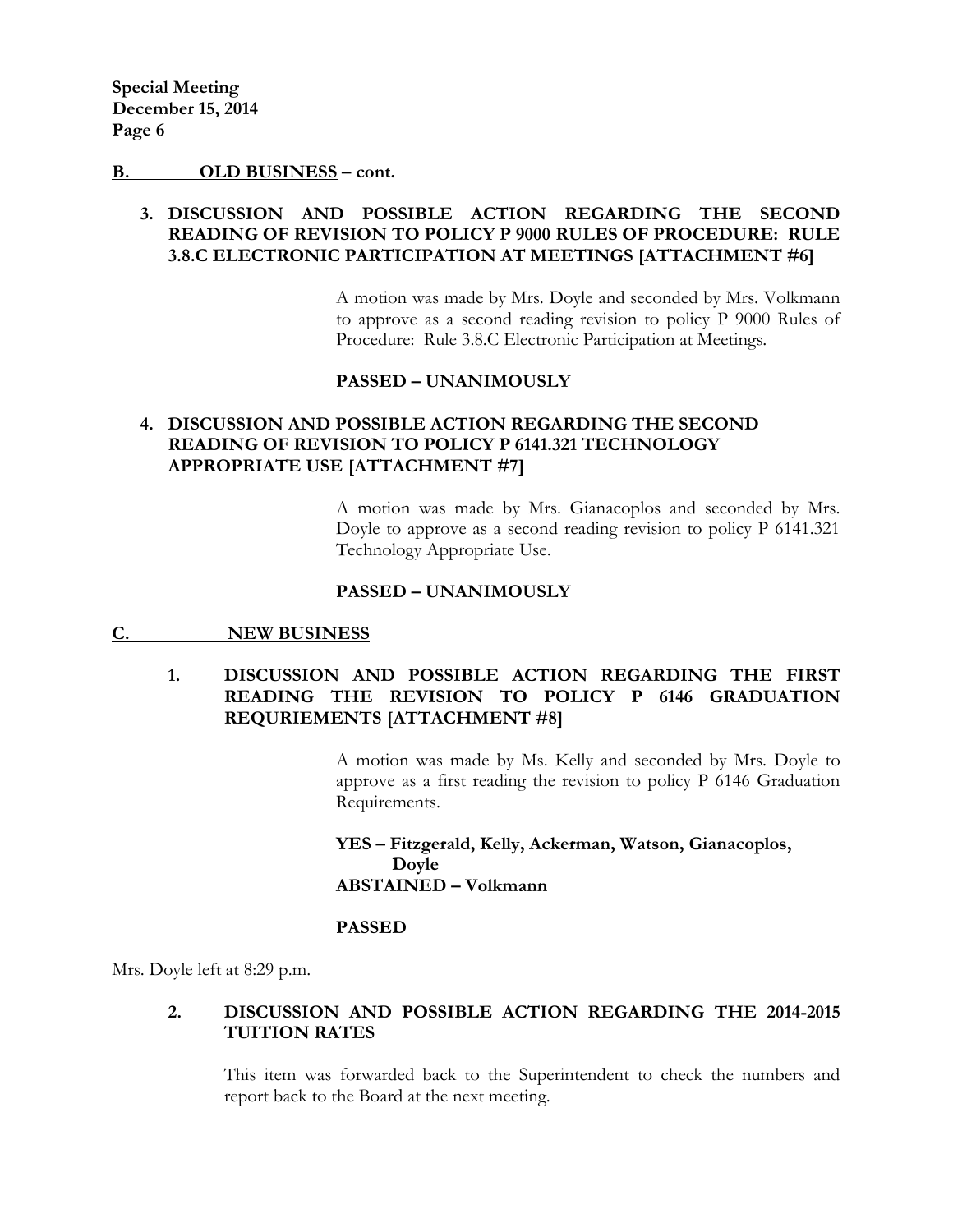## **C. NEW BUSINESS – cont.**

# **3. DISCUSSION AND POSSIBLE ACTION REGARDING REVISION TO THE CIP PLAN [ATTACHMENT #9]**

A motion was made by Mrs. Watson and second by Mrs. Gianacoplos to approve the revision to the CIP Plan to include in the final draft a narrative reviewing the 5 year CIP history and that the correct amount for asbestos removal should be \$885 on the Project Summary page.

# **PASSED – UNANIMOUSLY**

# **3. DISCUSSION AND POSSIBLE ACTION REGARDING THE FORMAT OF THE SUPERINTENDENT'S EVALUATION**

It was the consensus of the Board to discuss this item at the COW meeting in January and have approval of the format at the January Regular meeting.

# **4. DISCUSSION AND POSSIBLE ACTION REGARDING THE RATIFICATION OF THE AGSA AGREEMENT**

This item was tabled until the next meeting.

## **VI. INFORMATION AND PROPOSALS**

## **A. LETTERS, COMMUNICATIONS, AND COMMENTS**

- 1. Mrs. Gianacoplos noted that she received a letter from a parent with concerns regarding a child.
- 2. Mrs. Watson stated she also receive the same letter.
- 3. Mrs. Fitzgerald stated that she also received the same letter.
- 4. Ms. Kelly stated that she also received the same letter.
- 5. Dr. Ackerman stated that she also received the same letter.
- **6.** Mrs. Volkmann stated that she also received the same letter.

## **VII. ADVANCE PLANNING**

## **A. Future Meeting Dates and Calendar Items**

As noted in the agenda.

## **B. Suggested Agenda Items**

Mrs. Gianacoplos made a referral for discussion of Personal Finance as a graduation requirement to the Curriculum Committee.